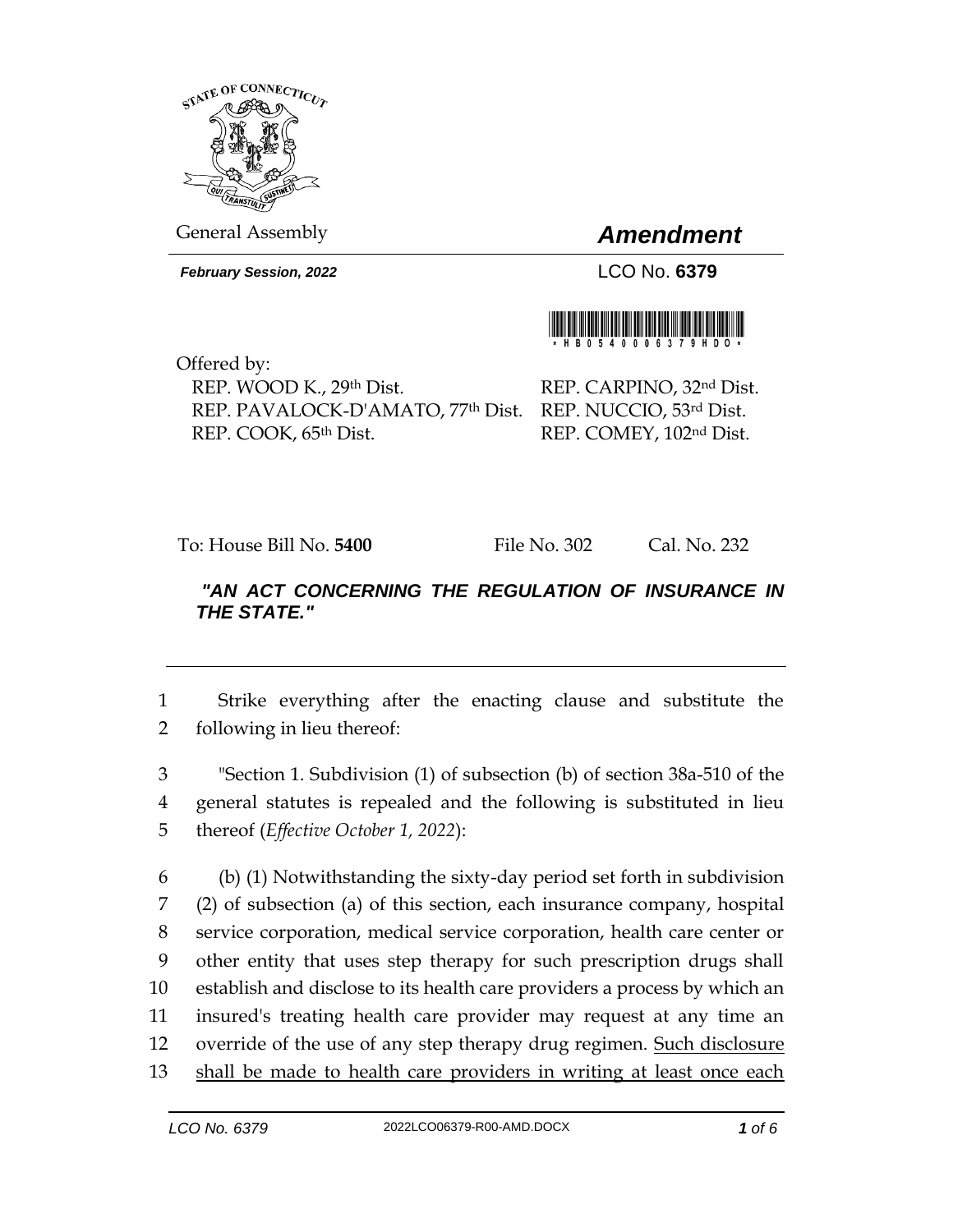calendar year, and such health care provider shall display in a conspicuous and prominent location, including the provider's Internet web site and on a bulletin board in the provider's office, information regarding the override process. Any such override process shall be convenient to use by health care providers and an override request shall be expeditiously granted when an insured's treating health care provider demonstrates that the drug regimen required under step therapy (A) has been ineffective in the past for treatment of the insured's medical condition, (B) is expected to be ineffective based on the known relevant physical or mental characteristics of the insured and the known characteristics of the drug regimen, (C) will cause or will likely cause an 25 adverse reaction by or physical harm to the insured, or  $(D)$  is not in the 26 best interest of the insured, based on medical necessity. Until October  $1_t$ , in the case of a prescribed drug for the treatment of schizophrenia, major depressive disorder or bipolar disorder, as defined in the most recent edition of the Diagnostic and Statistical Manual of Mental Disorders, such override request shall be granted not later than twenty-four hours from the time of request.

 Sec. 2. (*Effective from passage*) (a) There is established a task force to study data collection efforts regarding step therapy. Such study shall include, but need not be limited to, data collection regarding step therapy edits, rejections and appeals of behavioral health drugs and the best methods to collect such data.

(b) The task force shall consist of the following members:

 (1) The chairpersons and ranking members of the joint standing committees of the General Assembly having cognizance of matters relating to public health and insurance, or their designees;

 (2) The executive director of the Office of Health Strategy, or the executive director's designee;

 (3) The Insurance Commissioner, or the Insurance Commissioner's designee;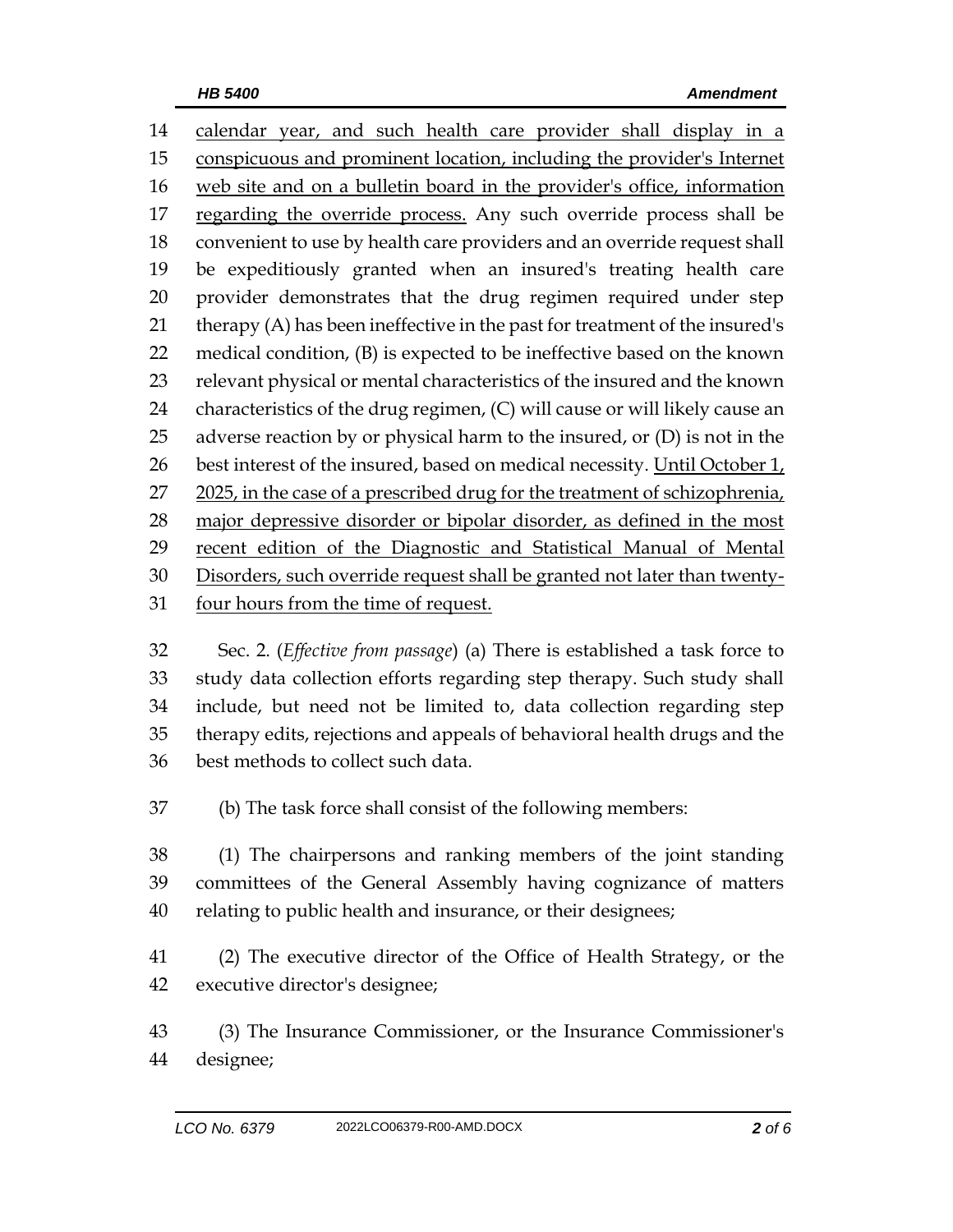(4) The Commissioner of Consumer Protection, or the commissioner's designee;

 (5) One representative of the insurance industry, to be appointed by the House chairperson of the joint standing committee of the General Assembly having cognizance of matters relating to insurance;

 (6) One representative of the pharmaceutical industry, to be appointed by the House ranking member of the joint standing committee of the General Assembly having cognizance of matters relating to insurance;

 (7) One mental health care provider, to be appointed by the House chairperson of the joint standing committee of the General Assembly having cognizance of matters relating to insurance; and

 (8) One representative of a mental health advocacy group, who shall be an impacted individual, to be appointed by the House ranking member of the joint standing committee of the General Assembly having cognizance of matters relating to public health.

 (c) The administrative staff of the joint standing committee of the General Assembly having cognizance of matters relating to public health shall serve as administrative staff of the task force.

 (d) Not later than July 1, 2023, the task force shall submit a report on its findings and recommendations to the joint standing committees of the General Assembly having cognizance of matters relating to insurance and public health, in accordance with the provisions of section 11-4a of the general statutes. The task force shall terminate on the date that it submits such report or on July 1, 2023, whichever is earlier.

 Sec. 3. Section 38a-477ff of the 2022 supplement to the general statutes is repealed and the following is substituted in lieu thereof (*Effective from passage and applicable to policies delivered, issued for delivery, renewed, amended or continued on or after January 1, 2022*):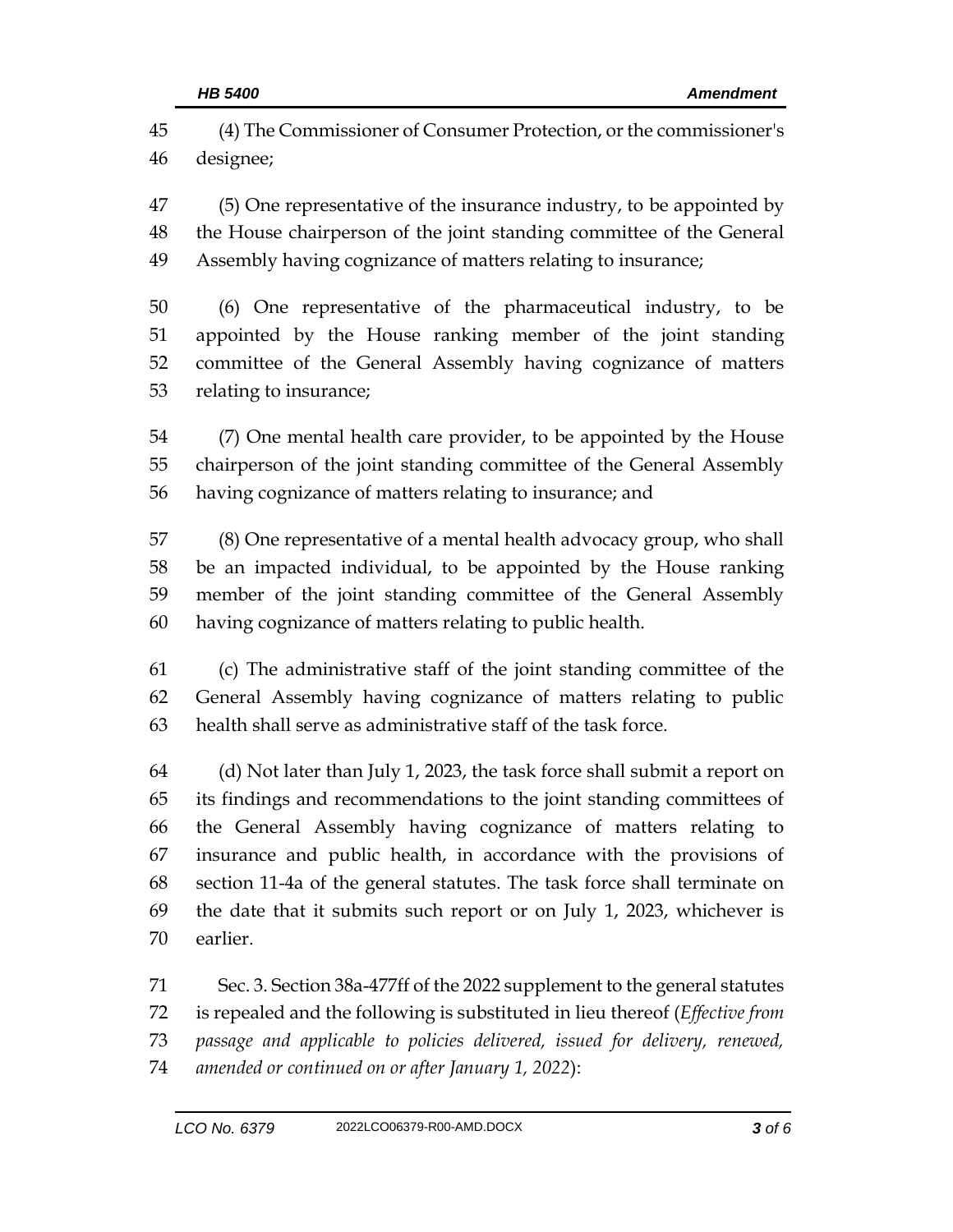(a) Each insurer, health care center, hospital service corporation, medical service corporation, fraternal benefit society or other entity that delivers, issues for delivery, renews, amends or continues an individual or group health insurance policy in this state on or after January 1, 2022, 79 providing coverage of the type specified in subdivisions  $(1)$ ,  $(2)$ ,  $(4)$ ,  $(11)$  and (12) of section 38a-469 shall, when calculating an insured's liability 81 for a coinsurance, copayment, deductible or other out-of-pocket expense for a covered benefit, give credit for any discount provided or payment made by a third party for the amount of, or any portion of the amount of, the coinsurance, copayment, deductible or other out-of-pocket expense for the covered benefit.

 (b) The provisions of subsection (a) of this section shall apply to a high deductible health plan, as that term is used in subsection (f) of section 38a-493 or subsection (f) of section 38a-520, as applicable, to the maximum extent permitted by federal law, except if such plan is used to establish a medical savings account or an Archer MSA pursuant to Section 220 of the Internal Revenue Code of 1986, or any subsequent 92 corresponding internal revenue code of the United States, as amended from time to time, or a health savings account pursuant to Section 223 94 of said Internal Revenue Code, as amended from time to time, the provisions of said subsection (a) shall apply to such plan to the maximum extent that (1) is permitted by federal law, and (2) does not disqualify such account for the deduction allowed under said Section 220 or 223, as applicable.

 Sec. 4. Section 38a-477gg of the 2022 supplement to the general statutes is repealed and the following is substituted in lieu thereof (*Effective from passage and applicable to contracts entered into on or after January 1, 2022*):

103 (a) On and after January 1, 2022, each contract entered into between a health carrier, as defined in section 38a-591a, and a pharmacy benefits manager, as defined in section 38a-479aaa, for the administration of the 106 pharmacy benefit portion of a health benefit plan in this state on behalf of plan sponsors shall require that the pharmacy benefits manager,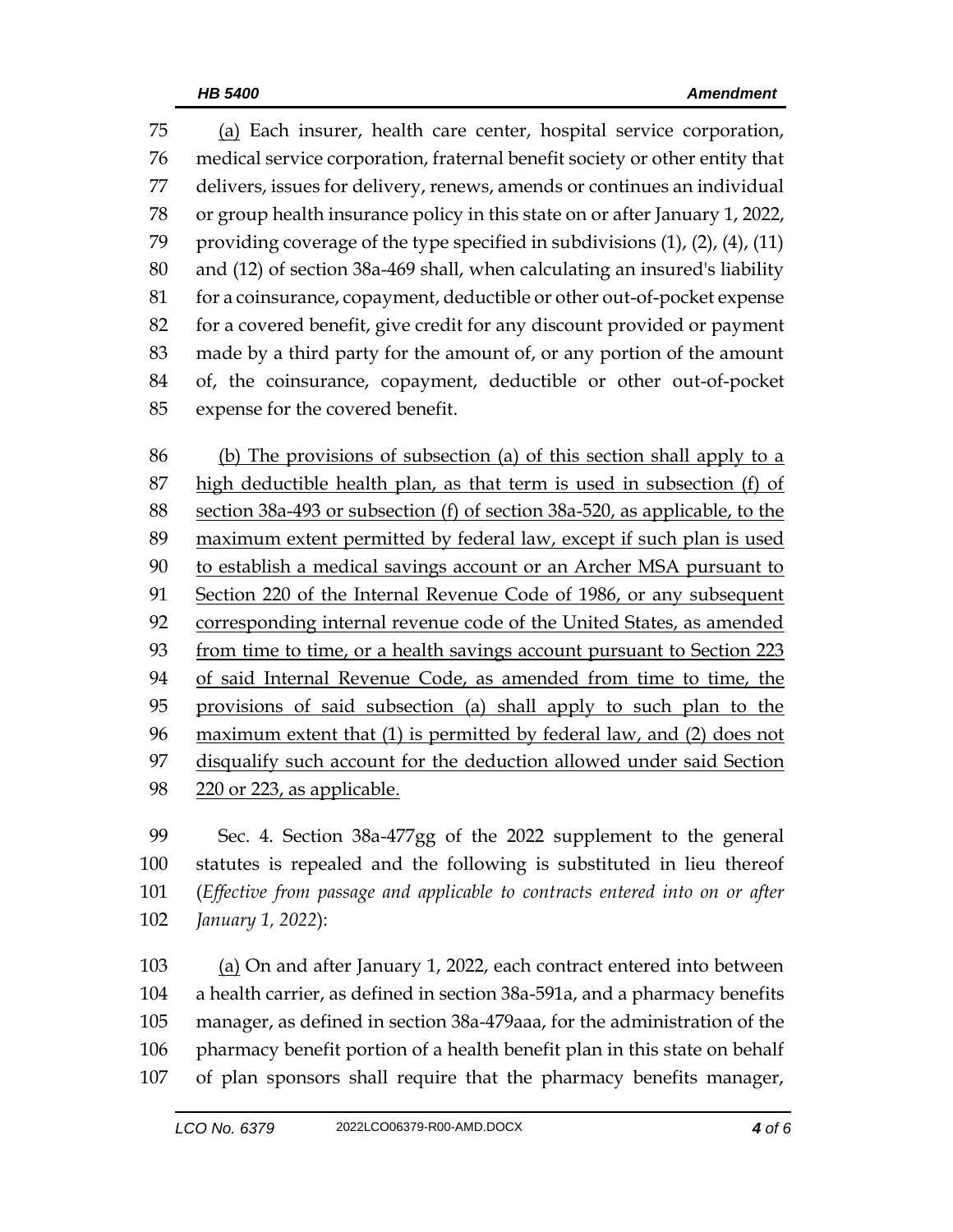when calculating an insured's or enrollee's liability for a coinsurance, copayment, deductible or other out-of-pocket expense for a covered prescription drug benefit, give credit for any discount provided or payment made by a third party for the amount of, or any portion of the amount of, the coinsurance, copayment, deductible or other out-of-pocket expense for the covered prescription drug benefit.

 (b) The provisions of subsection (a) of this section shall apply to a high deductible health plan, as that term is used in subsection (f) of section 38a-493 or subsection (f) of section 38a-520, as applicable, to the maximum extent permitted by federal law, except if such plan is used to establish a medical savings account or an Archer MSA pursuant to Section 220 of the Internal Revenue Code of 1986, or any subsequent corresponding internal revenue code of the United States, as amended from time to time, or a health savings account pursuant to Section 223 of said Internal Revenue Code, as amended from time to time, the provisions of said subsection (a) shall apply to such plan to the maximum extent that (1) is permitted by federal law, and (2) does not disqualify such account for the deduction allowed under said Section 220 or 223, as applicable.

 Sec. 5. Section 38a-478w of the 2022 supplement to the general statutes is repealed and the following is substituted in lieu thereof (*Effective from passage and applicable to contracts delivered, issued for delivery, renewed, amended or continued on or after January 1, 2022*):

 (a) For any contract delivered, issued for delivery, renewed, amended or continued in this state on or after January 1, 2022, each managed care organization shall, when calculating an enrollee's liability for a coinsurance, copayment, deductible or other out-of-pocket expense for a covered benefit, give credit for any discount provided or payment made by a third party for the amount of, or any portion of the amount of, the coinsurance, copayment, deductible or other out-of-pocket expense for the covered benefit.

(b) The provisions of subsection (a) of this section shall apply to a